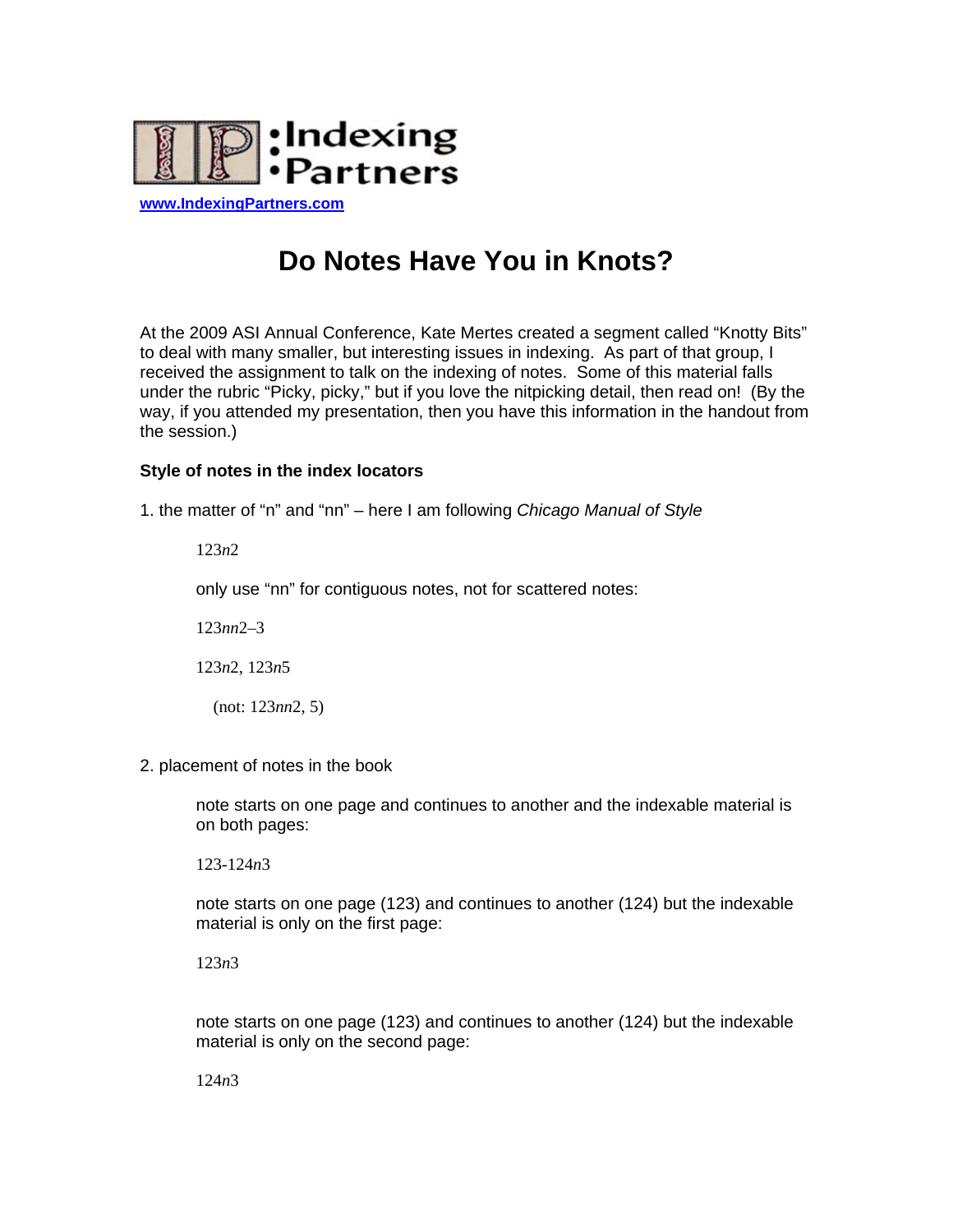When the notes are endnotes at the end of the book and more than one chapter's worth of notes appear on the same page, then add the chapter numbers to the entries for the notes that overlap:

 $123n19, 123n2$  (ch. 5)  $\leftarrow$  you may need to force this sort in your software for example, in CINDEX I would type 123*n*{20}2 (ch. 5)

When the notes are footnotes at the bottom of a page and only one note is on the page, then just use the convention "n" after the page number:

123*n* 

But if multiple notes appear at the bottom of the page and if they are numbered notes, then include a note number:

123*n*2

If the note amplifies material on the page, and there is already a page number, it is clearest to include both the page number and the page-note number:

123, 123*n*2

3. italicizing "n"

*Chicago Manual* does not require this style. I prefer this style as it makes the entry more readable and calls more attention to the note entry. The client may apply style rules that call for italicizing "f" and "t" after page numbers in which case "n" should likewise be in italics.

The process of italicizing can be done at the end by software substitution using patterns rather than done at the time of inputting. For example, find all page numbers in the page field (you do not want to pick up cross-references so use a pattern for the page field). Then for the character n substitute an italic *n*. This approach makes sure that you get them all.

### **Content Issues**

1. Nonsubstantive notes:

Do not index notes like the following examples that contain merely bibliographic sources:

33. Tom Opdyke, "Cobb Toughens Law on Occupants in One Home," *Atlanta Journal-Constitution,* July 2007, p. 5B.

12. For a more comprehensive coverage of the migration experiences of these refugee groups in the Pacific Northwest, see Susan W. Hardwick, "The Geography of Whiteness: Russian and Ukrainian 'Coalitions of Color' in the Pacific Northwest," in *Race,*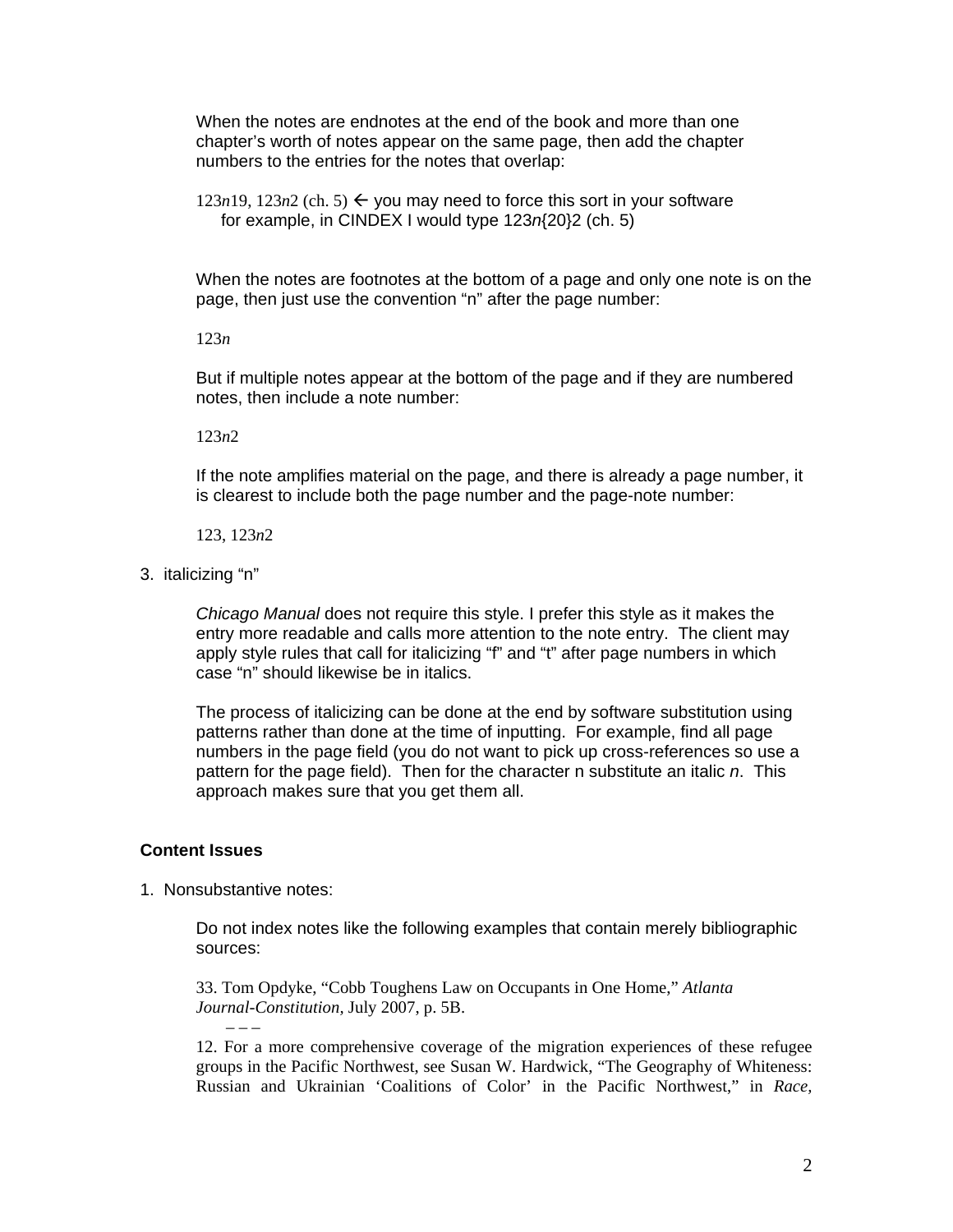*Ethnicity, and Place in a Changing America,* edited by John W. Frazier and Eugene I. Tettey-Fio (Binghamton, N.Y.: Global Academic Publishing, 2006).

#### 2. Substantive notes that amplify the text:

Do not index passing mentions from the notes. In the following example, note 4 contains a list of countries. If this list had appeared in regular text, the indexer most likely would not have indexed it as it offers merely a sample. Apply that same logic to deciding if the information in a note is indexable.

text: Mingat (2004) models possible scenarios with different transition rates for secondary expansion using 2001 data for a sample of 10 countries.<sup>4</sup>

note: 4. Benin, Cameroon, Madagascar, Mali, Mauritania, Mozambique, Niger, Rwanda, Senegal, and Togo.

3. Substantive notes that provide more information than in the text or new information not in the text:

text: Poor people know that they live in an unequal world. They have deep knowledge of the structural and social factors that lead to "durable inequalities" (Tilly 1999). $^{4}$ 

note: 4. In *Durable Inequality,* Charles Tilly argues that much of the inequality previously attributed to differences in individual ability and characteristics is instead a consequence of factors that generate *categorical* inequalities. These systematic inequalities between categories of people give certain types of people advantages from the start, allowing the persistence of categorical divisions in the future. Categorical inequalities are usually established through exploitation and opportunity hoarding. Over time, however, emulation and adaptation to social inequalities exacerbate social divisions, contributing to their persistence in the long run.

In the example just above, the note contains much that falls into the indexable category. The name of the book, the author, and then "categorical inequalities" must all be picked up.

Another example comes from a chapter on retirement policies in Hungary:

text: In middle- and high-income countries, one can reasonably expect individuals to save for their own retirement—and the empirical evidence suggests that, in practice, they do  $\mathrm{so.}^9$ 

note: 9. In Chile, for instance, 70 percent of retirees from the mandatory public pension system own their home, which is a form of savings (see Valdés-Prieto 2008).